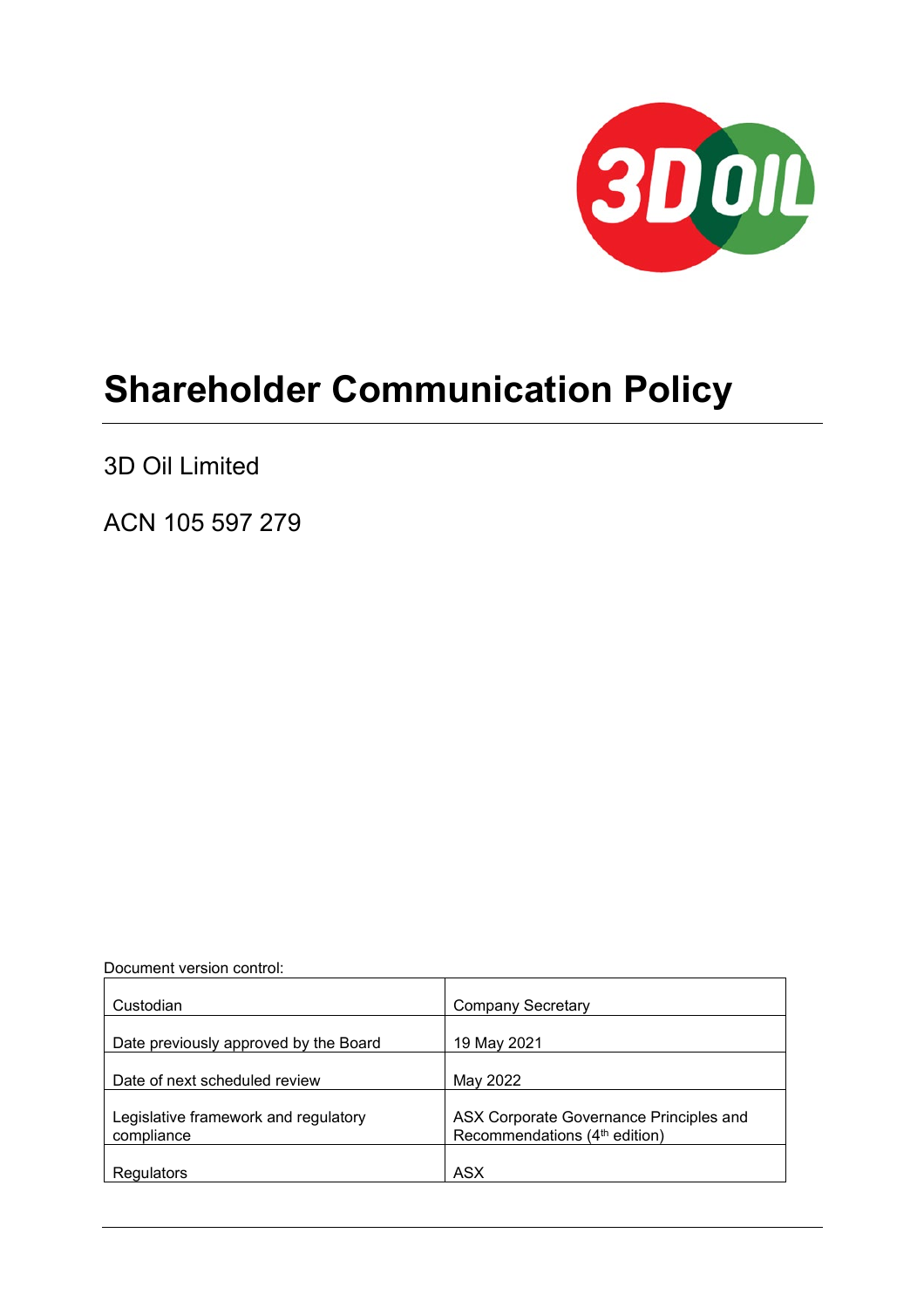## **1 Purpose**

- 1.1. 3D Oil Limited ACN 105 597 279 and its subsidiaries (collectively referred to as the **Company**) has adopted this Shareholder Communications Policy (**Policy**) to ensure that shareholders are informed in a timely and readily accessible manner of all major developments concerning the Company.
- 1.2. The purpose of this policy is to promote effective 'two-way' communication with shareholders and to encourage and facilitate participation at the Company's general meetings and deal promptly with the enquiries of shareholders.

## **2 Methods of Communication**

- 2.1. Information is provided to shareholders through, but is not limited to:
	- (a) the Company's annual and half-yearly reports;
	- (b) market releases to the Australian Securities Exchange (**ASX**) in accordance with continuous disclosure obligations;
	- (c) the Company's website; and
	- (d) the annual general meeting (**AGM**).
- 2.2. The Company encourages shareholders to receive company information electronically by registering their email address online with the Company's share registry.
- 2.3. Shareholders may communicate with the Company by:
	- (a) contacting the Company by telephone, mail or facsimile (contact details are available from the Company's website);
	- (b) the contact page on the Company's website;
	- (c) participation at the AGM (see section 5 below); or
	- (d) participation at analyst and investor briefings which may be conducted from time to time (see section 6 below).
- 2.4. Where appropriate, a summary of the views and matters of concern or interest to shareholders be communicated to the Board.

### **3 Market Releases**

- 3.1. The Company will make announcements to the market in accordance with the applicable listing rules (see also the Company's Continuous Disclosure Policy).
- 3.2. All announcements released to the market are available to shareholders:
	- (a) under the investors section of the Company's website; and
	- (b) under the company announcements section of the ASX website.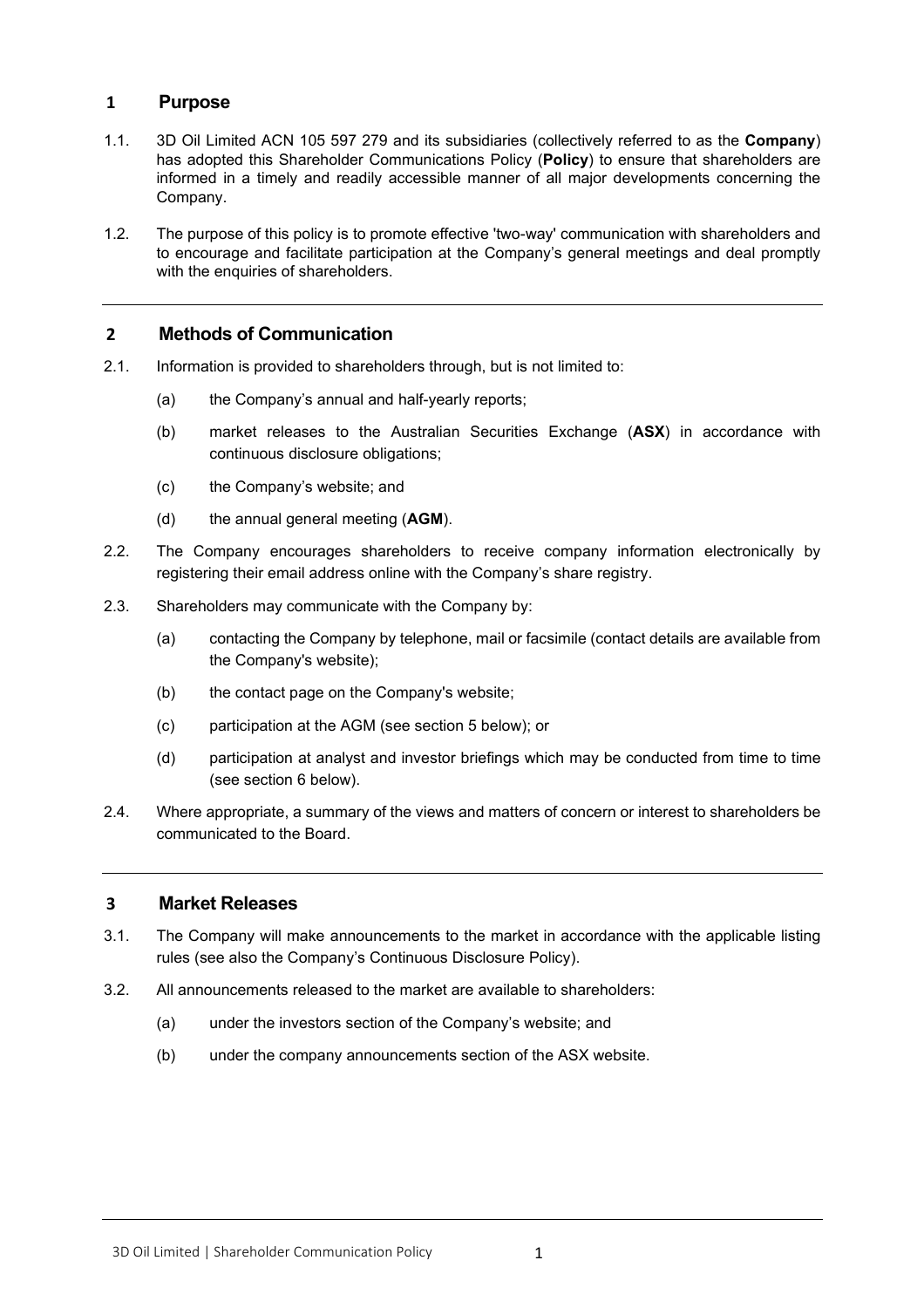## **4 Website**

- 4.1. The Company's website is the primary medium of providing information to all shareholders.
- 4.2. The Company's website will contain information relevant to shareholders and stakeholders, including announcements made to the market by the Company (including all financial results, annual reports and press releases), board and board committee charters, corporate governance policies and other material relevant to shareholders.

## **5 Annual General Meeting**

- 5.1. The AGM provides an important opportunity for the Company to provide information to its shareholders and a reasonable opportunity for informed shareholder participation. At the AGM, shareholders can express their views to the Board and vote on the Board's proposals. All shareholders are encouraged to attend the AGM.
- 5.2. As a general approach, the notice convening the AGM will state that shareholders unable to attend the AGM are invited to submit questions in writing up to 5 business days prior to the AGM. Any questions and responses will be included in the record of the AGM.
- 5.3. The date, time and location or virtual or hybrid details of the AGM will be provided in the notice of meeting.
- 5.4. The notice of meeting and proxy form will be distributed to all shareholders prior to the AGM in the timeframe set by the Corporations Act and will be available on the Company's website.
- 5.5. The Company's auditor will attend its AGM and will be available to answer any questions regarding the conduct of and any issues arising from the audit or the preparation and content of the auditor's report.

# **6 Analyst and Investor Briefings**

6.1. The Company may conduct briefings for analysts and investors from time to time to discuss matters concerning the Company. In these cases, the protocols set out in the Company's Continuous Disclosure Policy will apply.

### **7 General**

- 7.1. **Annual report**: Unless shareholders have elected to have a hardcopy of the annual report mailed to them, the annual report (or a link where it can be downloaded) will be emailed to shareholders (to the email address recorded on the Company's share register) prior to the AGM within the timeframe set by the Corporations Act.
- 7.2. **Half-year and full year results:** The half-year and full-year results are announced to the ASX pursuant to the ASX Listing Rules and are available to shareholders in the same manner as other ASX announcements.
- 7.3. **Shareholder privacy:** The Company recognises that privacy is important and will not disclose registered shareholder details unless required by law. However, shareholders should be aware that certain details of holdings in a public company are publicly available by law. Shareholder details will only be used by the Company in accordance with applicable privacy laws and as further outlined in the Company's Privacy Policy.